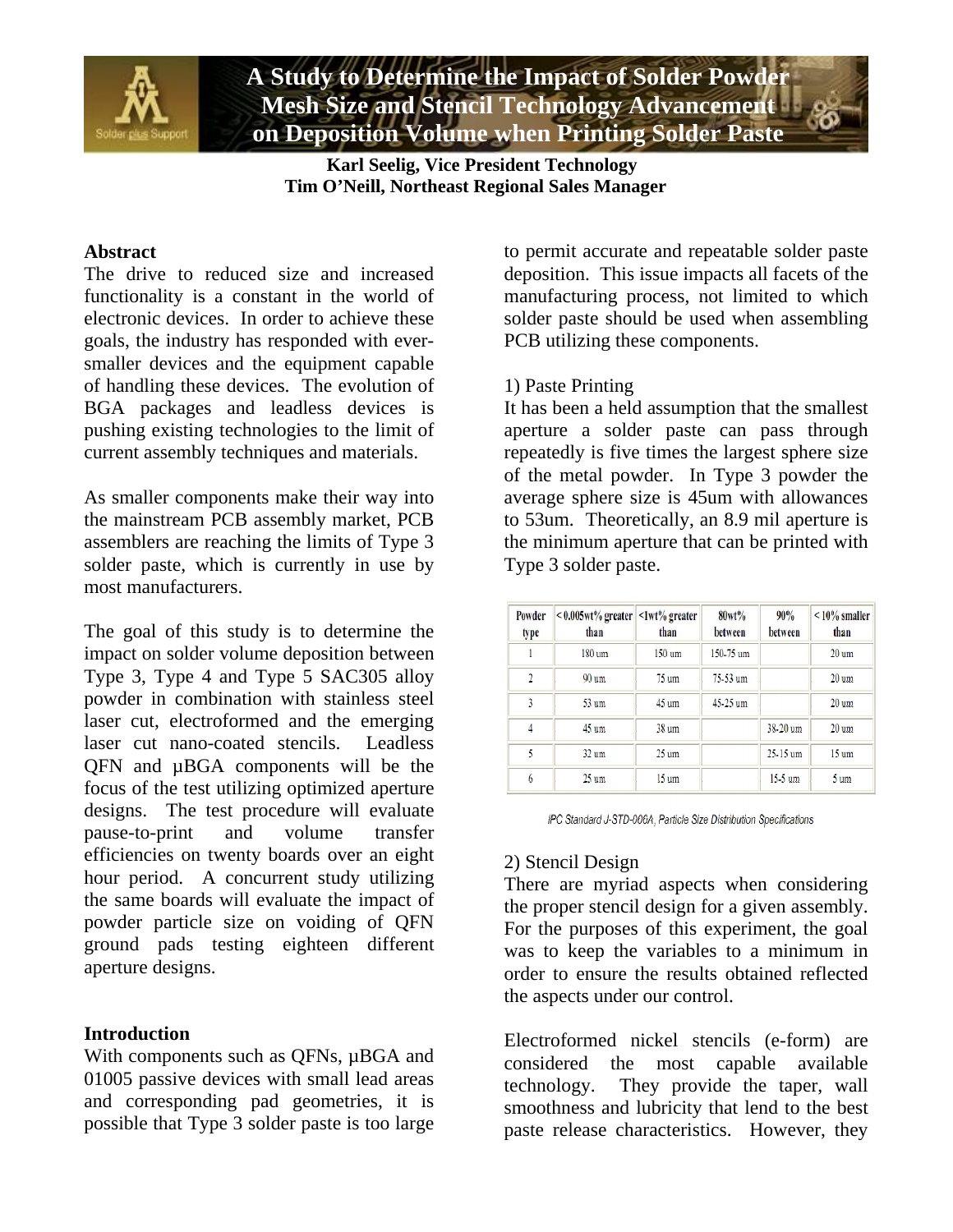are significantly more costly than traditional laser cut, electropolished stencils and may not be as readily available.

"Laser-formed" stencils are a relatively new option. These stencils are cut using upgraded lasers in combination with high nickel content foil materials. They represent an improvement over standard laser cut stencils at a lower cost than e-form. These two technologies were utilized in this experiment.

Finally, an emerging technology termed "nano-coating" has been made available in some markets. This technology and process are largely proprietary, but the process is described as follows:

"After the brushing and cleaning operation the laser cut stencil runs through a special designed coating machine. The inorganic coating is dissolved in a very environmental friendly solvent. The constant thickness of the nano coating is the key technology of the coating process. In a continuous furnace the coating is dried out, and a multiple stage heat treatment polymerizes the dry inorganic layer. In the same equipment a chemical reaction with an organic chemical is carried out to provide the hydrophobic anti adhesion properties."<sup>1</sup>

The main function of the coating is to reduce the surface tension between the paste and the stencil material. A reduction in surface tension creates a non-stick surface, facilitating better paste release, resulting in more consistent paste volume deposits and less residual paste in the aperture, thereby aiding in volume deposition accuracy in subsequent print cycles.

A stencil identical to the laser formed stencil was nano-coated using Laser Job in Germany and included in the experiment.

Aperture designs were optimized for paste volume deposition.



Stencil Specifics: PHD stainless steel Thickness tolerance is +/- 3 or 4% Hardness is 370 HV min Flatness: max edge wave 1.5mm and max centre wave 0.50mm Grain size is typically 10-25 microns

A fiber diode type laser was used to cut the stencils.

Gantry Style Motion System: Resolution 10 nanometer, Repeatability .5 micron

Operation and Connections: Auto-focus

Laser:

 150W fiber laser system, air cooled Permanent align beam delivery Compressed air cutting Class I laser system

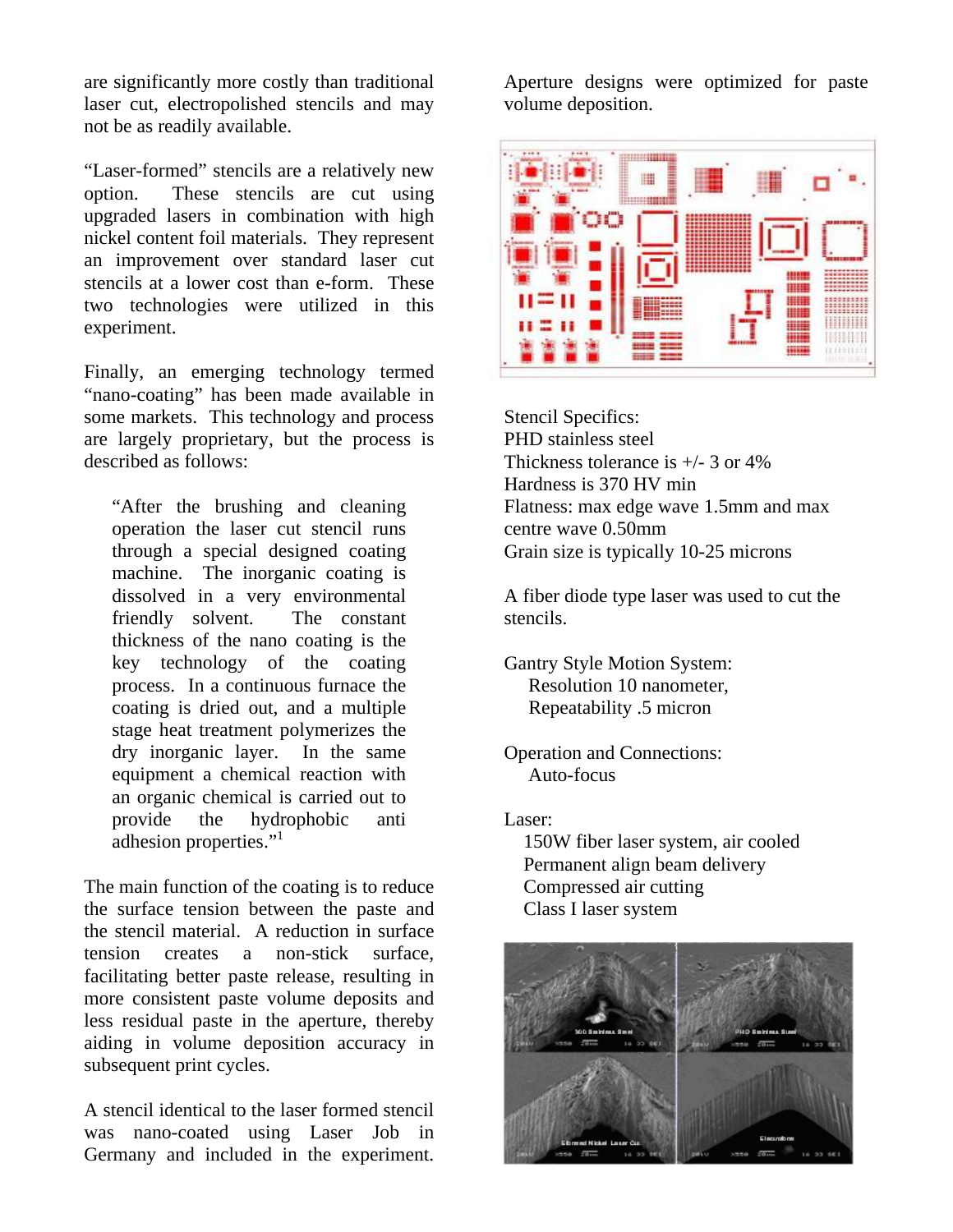The experiments were conducted at AIM Montreal Production Simulation Facility.

Equipment Utilized: DEK 265 GS Quad QSP IV Heller 1500 Koh Young SPI - KY3020T

Lab Process: Temp : 22-23°C Rh: 24-26% Squeegee: 12 inches Squeegee pressure: 0.8 lbs Speed: 1 inch/sec

Materials Utilized: No Clean SAC305 T3 Solder Paste A No Clean SAC305 T4 Solder Paste B No Clean SAC305 T5 Solder Paste C No Clean SAC305 T3 Solder Paste D (modified for better printing) No Clean SAC305 T3 Solder Paste E BGA Stencil Laser Cut 5 Mil QFN LGA Stencil Laser Cut 5 Mil Electroform 5 Mil Nanocoat 5 Mil Nanocoat Laser Cut 5 Mil Proprietary Coated Laser Cut 5 Mil

Typical Laser Cut Stencils



Round BGA Aperture 20mil pitch / 10 mil pad



Width (x) Length (y) Area 0.254000mm 0.254000mm 0.0645160m

# **Test Method**

The test method was developed to simulate a low-to-mid volume production environment with pauses between print cycles at regular intervals. Volume and height measurements were taken immediately following completion of printing of the test board.

Boards 1-5 were printed and measured, the process paused for 30 minutes. Boards 6-10 were printed and measured, the process paused for 60 minutes. Boards 11-15 were printed and measured, the process paused for 90 minutes. Boards 16-20 were printed and measured.



Type 3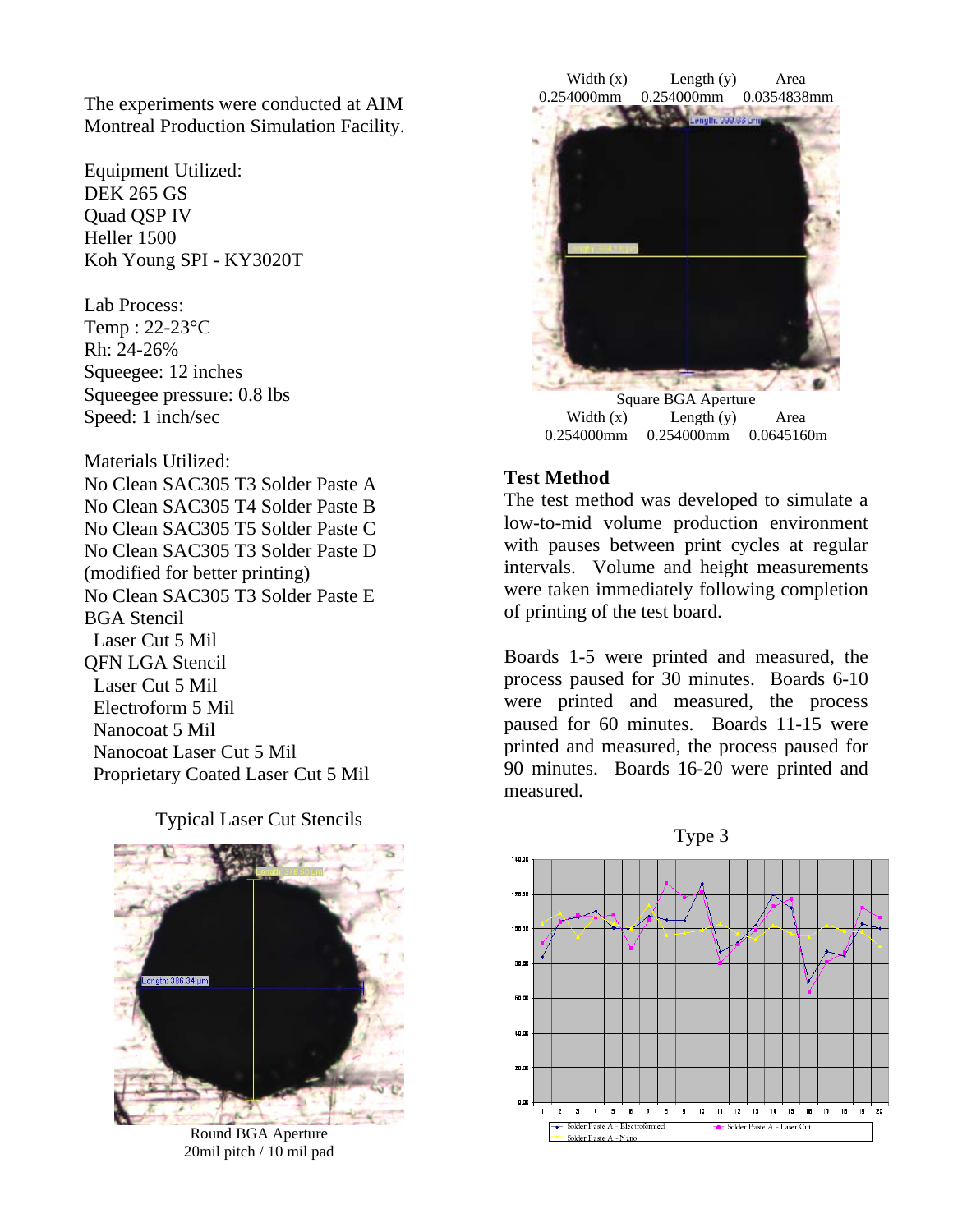





Solder Paste Chemistry Interaction



## **Observations**

These results indicate that neither mesh size nor stencil type have a significant impact on the volume of paste released from the stencil

aperture.<sup>2</sup> The paste deposit may have a different appearance visually between types, but the critical measure of volume is unaffected.

This was somewhat surprising as it was believed that e-form stencils and paste manufactured with Type 4 powders would provide the most consistent paste release characteristics. To further develop the data, an additional variable was introduced to determine the impact of paste chemistry on the deposition volume. A developmental solder paste material was introduced to the experiment for comparison and the following results were obtained.

Stencil/Chemistry Interaction



As evidenced in the data, paste chemistry/rheology has a more profound effect on release characteristics than either stencil or powder mesh size.